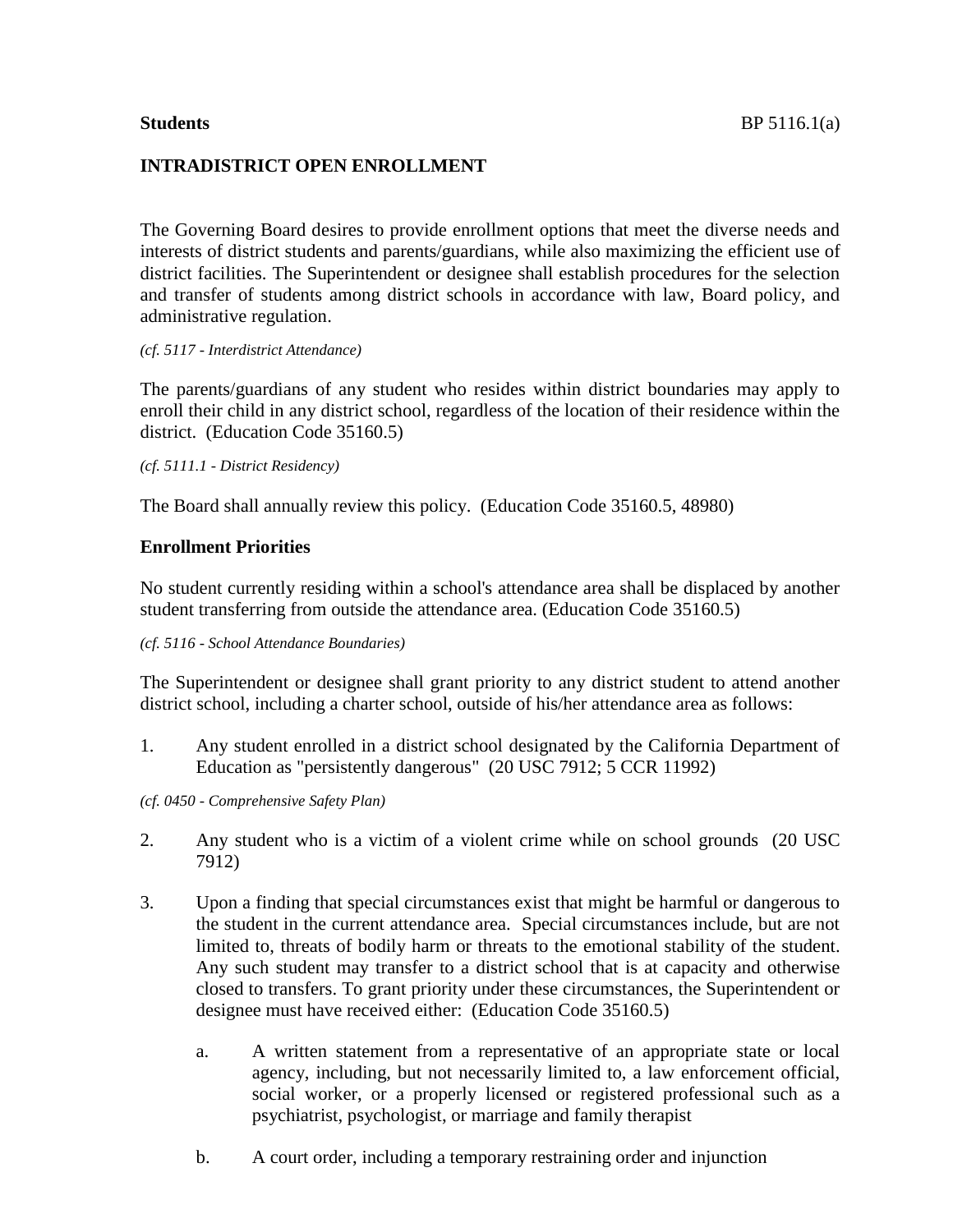## **Application and Selection Process**

In order to ensure that priorities for enrollment in district schools are implemented in accordance with law, applications for intradistrict open enrollment shall be submitted between January 1st and February 28th of the school year preceding the school year for which the transfer is requested.

The Superintendent or designee shall calculate each school's capacity in a nonarbitrary manner using student enrollment and available space. (Education Code 35160.5)

Except for priorities listed above, the Superintendent or designee shall use a random, unbiased selection process to determine who shall be admitted whenever the school receives admission requests that are in excess of the school's capacity. (Education Code 35160.5)

Enrollment decisions shall not be based on a student's academic or athletic performance, except that existing entrance criteria for specialized schools or programs may be used provided that the criteria are uniformly applied to all applicants. Academic performance may be used to determine eligibility for, or placement in, programs for gifted and talented students. (Education Code 35160.5)

### *(cf. 6172 - Gifted and Talented Student Program)*

## **Transportation**

The district shall not be obligated to provide transportation for students who attend school outside their attendance area.

*(cf. 3250 - Transportation Fees) (cf. 3540 - Transportation)*

*Legal Reference: (see next page)*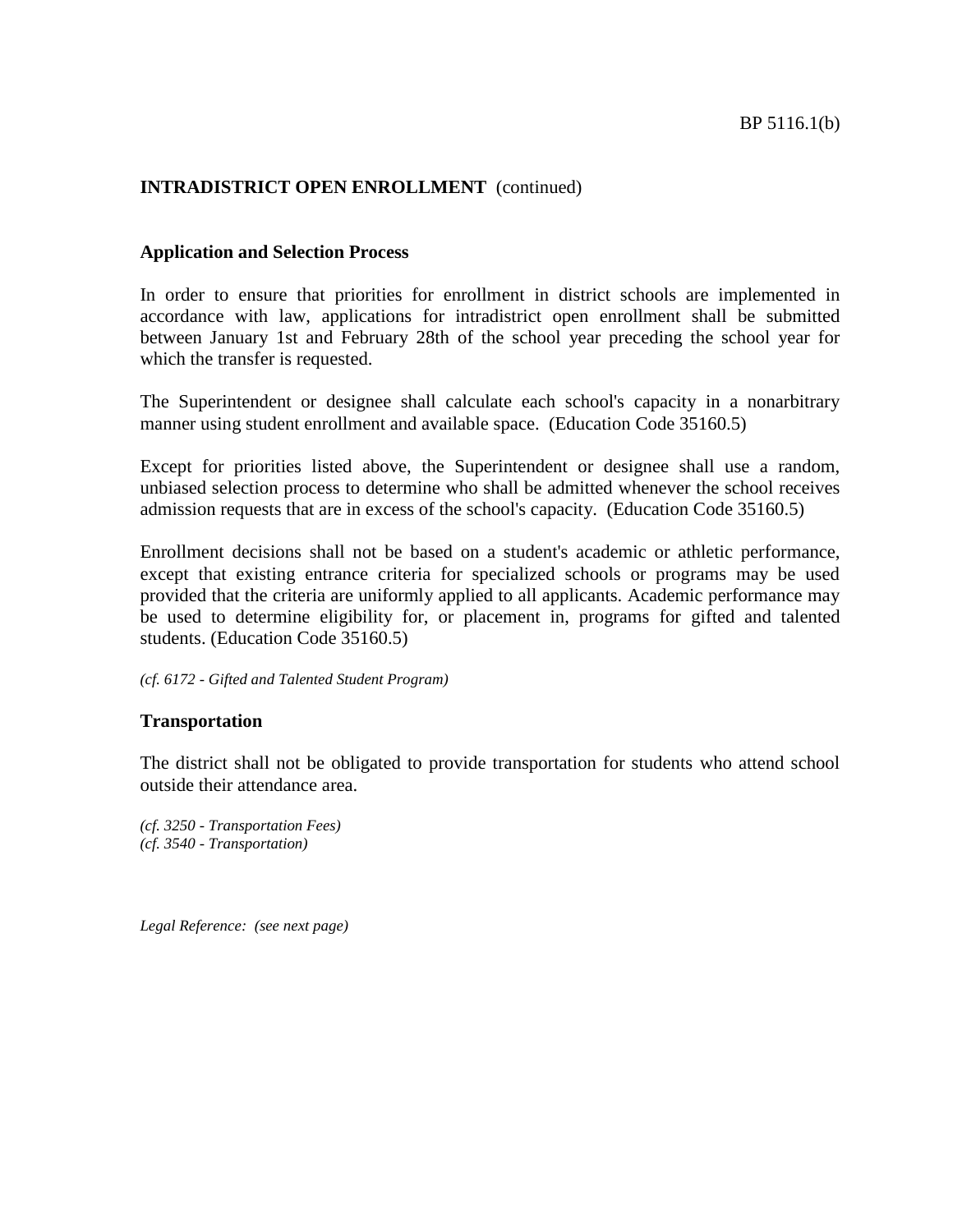### *Legal Reference:*

*EDUCATION CODE 200 Prohibition against discrimination 35160.5 District policies; rules and regulations 35291 Rules 35351 Assignment of students to particular schools 46600-46611 Interdistrict attendance agreements 48200 Compulsory attendance 48204 Residency requirements for school attendance 48300-48316 Student attendance alternatives, school district of choice program 48350-48361 Open Enrollment Act 48980 Notice at beginning of term CODE OF REGULATIONS, TITLE 5 11992-11994 Definition of persistently dangerous schools UNITED STATES CODE, TITLE 20 6311 State plans 7912 Transfers from persistently dangerous schools COURT DECISIONS Crawford v. Huntington Beach Union High School District, (2002) 98 Cal.App.4th 1275 ATTORNEY GENERAL OPINIONS 85 Ops.Cal.Atty.Gen. 95 (2002)*

*Management Resources:*

*CALIFORNIA DEPARTMENT OF EDUCATION PUBLICATIONS Public School Choice FAQs Every Student Succeeds Act 2016-17 School Year Transition Plan, April 2016 U.S. DEPARTMENT OF EDUCATION PUBLICATIONS Transitioning to the Every Student Succeeds Act (ESSA): Frequently Asked Questions, rev. May 4, 2016 Unsafe School Choice Option, May 2004 WEB SITES CSBA: http://www.csba.org California Department of Education: http://www.cde.ca.gov U.S. Department of Education: http://www.ed.gov*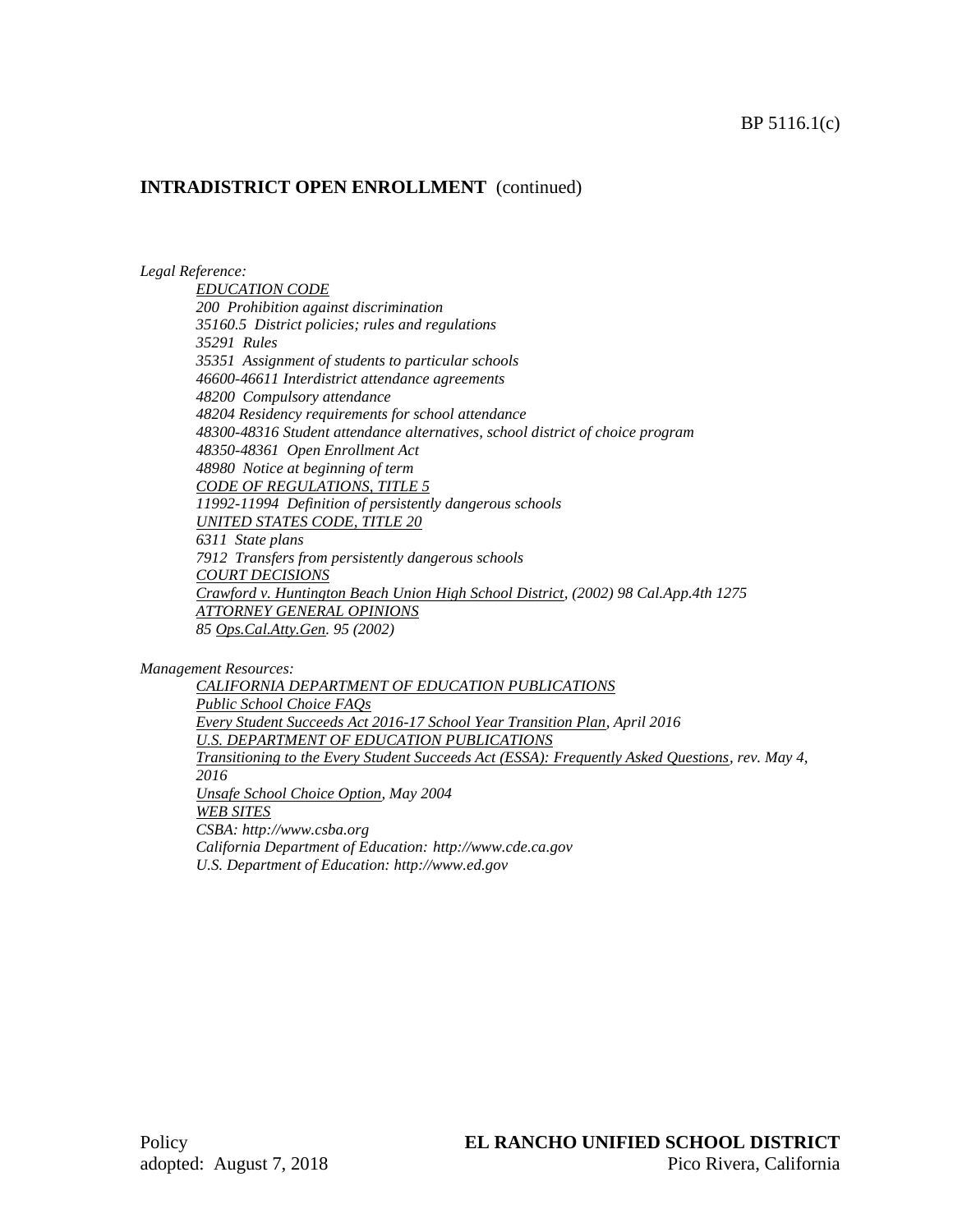# **INTRADISTRICT OPEN ENROLLMENT**

# **Transfers for Victims of a Violent Criminal Offense**

Within a reasonable amount of time, not to exceed 14 days, after it has been determined that a student has been the victim of a violent criminal offense while on school grounds, the student's parents/guardians shall be offered an option to transfer their child to an eligible school identified by the Superintendent or designee. In making the determination that a student has been a victim of a violent criminal offense, the Superintendent or designee shall consider the specific circumstances of the incident and consult with local law enforcement as appropriate. Examples of violent criminal offenses include, but are not limited to, attempted murder, battery with serious bodily injury, assault with a deadly weapon, rape, sexual battery, robbery, extortion, or hate crimes.

The Superintendent or designee shall consider the needs and preferences of the affected student and his/her parent/guardian in making the offer. If the parent/guardian elects to transfer his/her child, the transfer shall be completed as soon as practicable.

## **Transfers from a "Persistently Dangerous" School**

Upon receipt of notification from the California Department of Education (CDE) that a district school has been designated as "persistently dangerous," the Superintendent or designee shall provide parents/guardians of students attending the school with the following notifications:

- 1. Within 10 days of receipt of the notification from CDE, notice of the school's designation
- 2. Within 20 days of receipt of the notification from CDE, notice of the option to transfer their child

## *(cf. 0450 - Comprehensive Safety Plan)*

Parents/guardians who desire to transfer their child out of a "persistently dangerous" school shall provide a written request to the Superintendent or designee and shall rank-order their preferences from among all schools identified by the Superintendent or designee as eligible to receive transfer students. The Superintendent or designee may establish a reasonable timeline, not to exceed seven school days, for the submission of parent/guardian requests.

The Superintendent or designee shall consider the needs and preferences of students and parents/guardians before making an assignment, but is not obligated to accept the parent/guardian's preference if the assignment is not feasible due to space constraints or other considerations. For students whose parents/guardians accept the offer, the transfer shall generally be made within 30 school days of receiving the notice of the school's designation from the CDE. If parents/guardians decline the assigned school, the student may remain in his/her current school.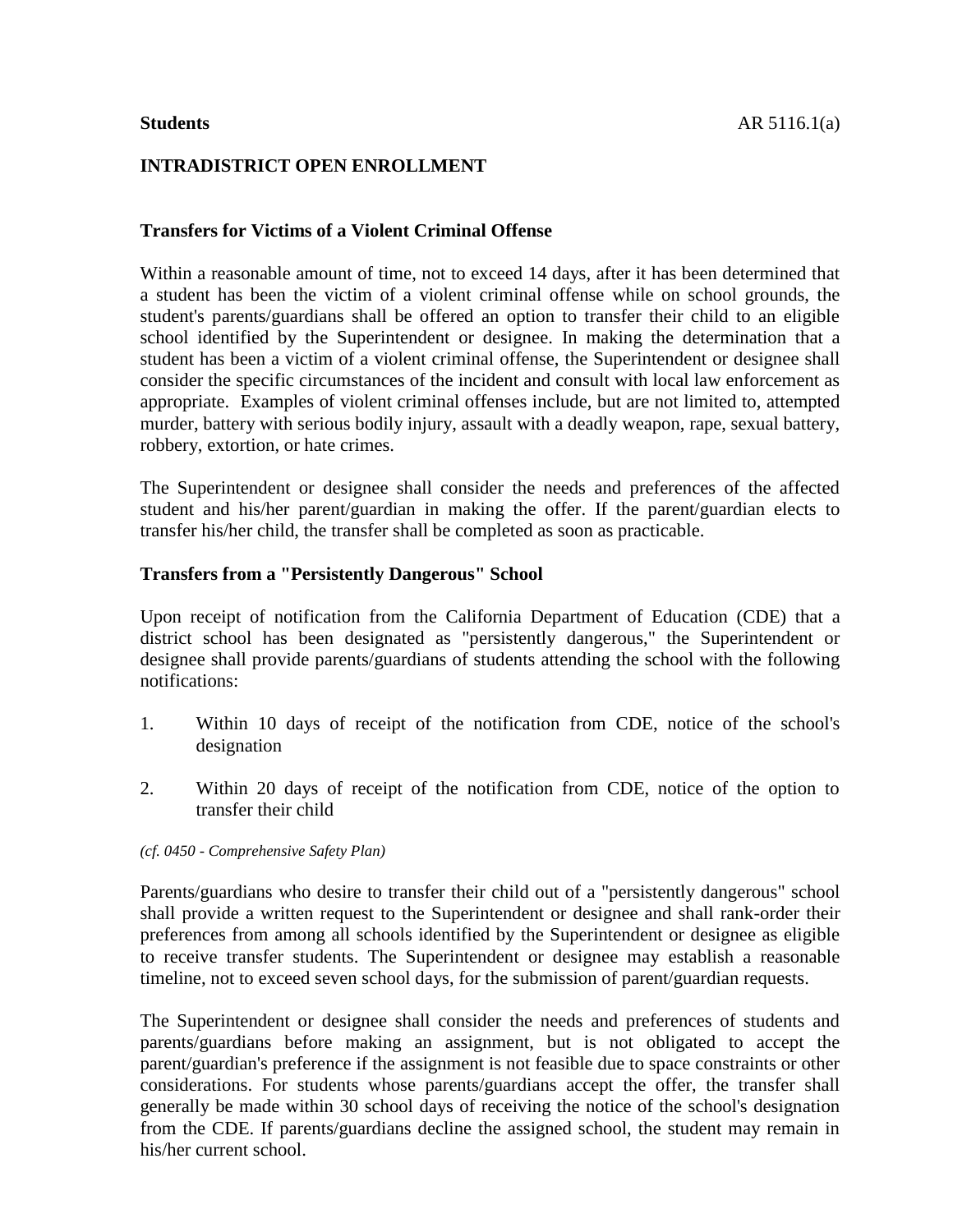The transfer shall remain in effect as long as the student's school of origin is identified as "persistently dangerous." The Superintendent or designee may choose to make the transfer permanent based on the educational needs of the student, parent/guardian preferences, and other factors affecting the student's ability to succeed if returned to the school of origin.

## **Other Intradistrict Enrollment**

To implement intradistrict open enrollment pursuant to Education Code 35160.5:

- 1. The Superintendent or designee shall identify those schools which may have space available for additional students. A list of these schools and open enrollment applications shall be available at all school offices.
- 2. Enrollment in a school of choice shall be determined by lot from the eligible applicant pool, and a waiting list shall be established to indicate the order in which applicants may be accepted if openings occur during the year. Late applicants shall not be added to the waiting list for the current year.
- 3. The Superintendent or designee shall inform applicants by mail as to whether their applications have been approved, denied or placed on a waiting list. If the application is denied, the reasons for denial shall be stated.
- 4. Approved applicants must confirm their enrollment within 10 school days.

Any complaints regarding the selection process shall be submitted to the Superintendent or designee.

*(cf. 1312 - Complaints Concerning the Schools)*

## **Notifications**

Notifications shall be sent to parents/guardians at the beginning of each school year describing all current statutory attendance options and local attendance options available in the district. Such notification shall include: (Education Code 35160.5, 48980)

1. All options for meeting residency requirements for school attendance

*(cf. 5111.1 - District Residency) (cf. 5118 - Open Enrollment Act Transfers)*

- 2. Program options offered within local attendance areas
- 3. A description of any special program options available on both an interdistrict and intradistrict basis